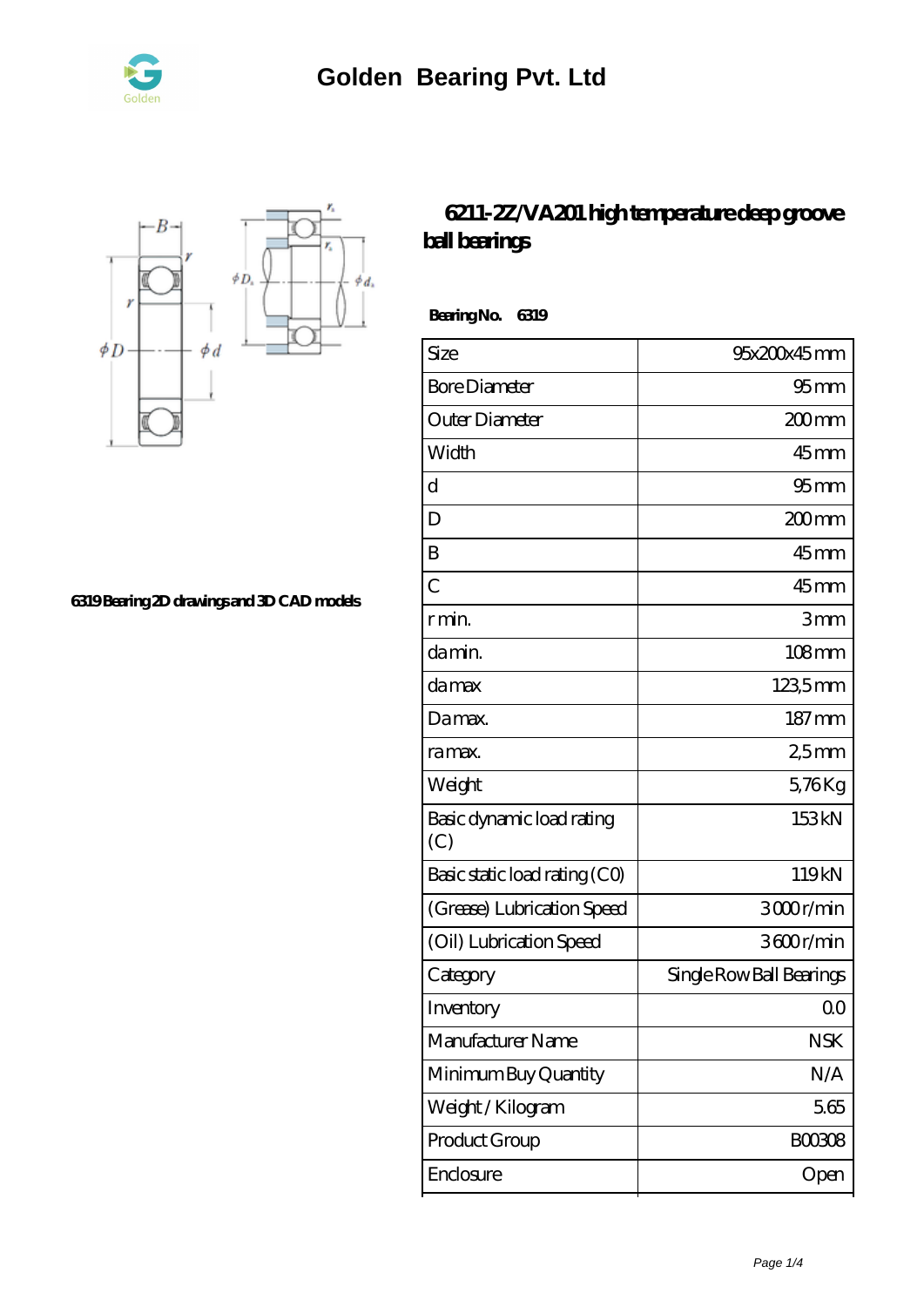

## **[Golden Bearing Pvt. Ltd](https://nrflci.com)**

| Precision Class                    | ABEC 1   ISO PO                                                                                                                                                              |
|------------------------------------|------------------------------------------------------------------------------------------------------------------------------------------------------------------------------|
| Maximum Capacity / Filling<br>Slot | No                                                                                                                                                                           |
| Rolling Element                    | <b>Ball Bearing</b>                                                                                                                                                          |
| Snap Ring                          | No                                                                                                                                                                           |
| <b>Internal Special Features</b>   | No                                                                                                                                                                           |
| Cage Material                      | Steel                                                                                                                                                                        |
| Internal Clearance                 | CO-Medium                                                                                                                                                                    |
| Inch - Metric                      | Metric                                                                                                                                                                       |
| Long Description                   | 95MM Bore; 200MM<br>Outside Diameter; 45MM<br>Outer Race Diameter;<br>Open; Ball Bearing; ABEC 1<br>ISO PQ No Filling Slot; No<br>Snap Ring, No Internal<br>Special Features |
| Category                           | Single Row Ball Bearing                                                                                                                                                      |
| <b>UNSPSC</b>                      | 31171504                                                                                                                                                                     |
| Harmonized Tariff Code             | 8482105068                                                                                                                                                                   |
| Noun                               | Bearing                                                                                                                                                                      |
| Keyword String                     | Ball                                                                                                                                                                         |
| Manufacturer URL                   | http://www.nskamericas.co<br>m                                                                                                                                               |
| Manufacturer Item Number           | 6319                                                                                                                                                                         |
| Weight/LBS                         | 5.65                                                                                                                                                                         |
| Outer Race Width                   | 1.772Inch   45 Millimeter                                                                                                                                                    |
| Bore                               | 374Inch   95 Millimeter                                                                                                                                                      |
| Outside Diameter                   | 7.874 Inch   200 Millimeter                                                                                                                                                  |
| bore diameter:                     | 95 <sub>mm</sub>                                                                                                                                                             |
| static load capacity.              | 119000N                                                                                                                                                                      |
| outside diameter:                  | 200mm                                                                                                                                                                        |
| precision rating                   | ABEC 1 (ISO Class<br>Normal)                                                                                                                                                 |
| overall width:                     | $45$ mm                                                                                                                                                                      |
| finish/coating                     | Uncoated                                                                                                                                                                     |
|                                    |                                                                                                                                                                              |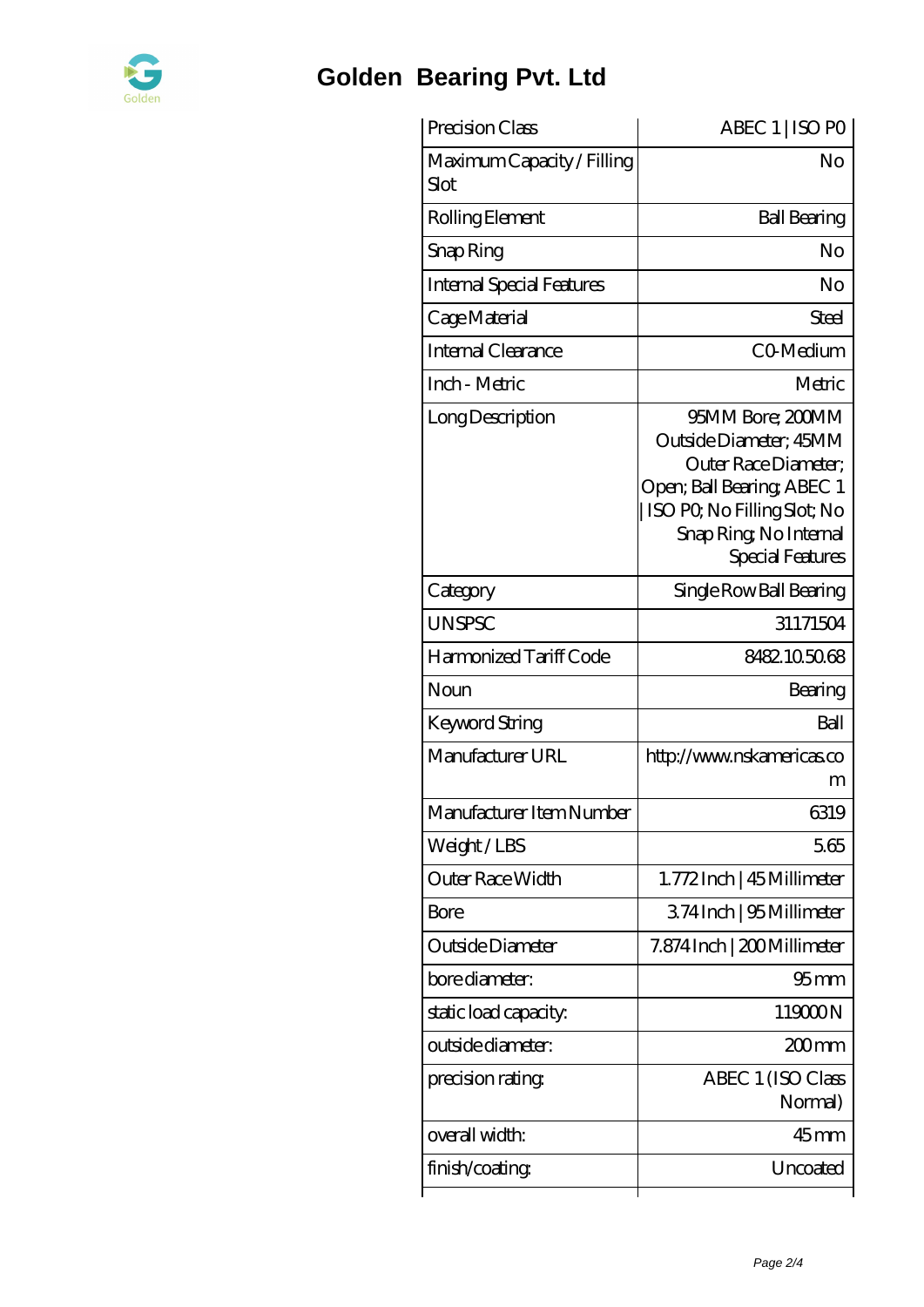

## **[Golden Bearing Pvt. Ltd](https://nrflci.com)**

| bore type:                      | Round                     |
|---------------------------------|---------------------------|
| cage material:                  | <b>Steel</b>              |
| closure type:                   | Open                      |
| outer ring width:               | $45$ mm                   |
| rowtype & fill slot:            | Single Row Non-Fill Slot  |
| fillet radius                   | 3mm                       |
| internal clearance:             | CO                        |
| maximum rpm:                    | 3600RPM                   |
| operating temperature<br>range: | Maximum of $+250^\circ$ F |
| series                          | 63                        |
| dynamic load capacity:          | 153000N                   |
| <b>SRI</b>                      | 17.25                     |
| hidYobi                         | 6319                      |
| LangID                          | 1                         |
| $D_{-}$                         | 200                       |
| <b>SREX</b>                     | 0065                      |
| B                               | 45                        |
| damin                           | 108                       |
| hidTable                        | ecat_NSRDGB               |
| Oil rpm                         | 3600                      |
| <b>SRE</b>                      | 17.25                     |
| mass                            | 5.76                      |
| GRS rpm                         | 3000                      |
| ra                              | 25                        |
| <b>SRIX</b>                     | 0065                      |
| $D_a$                           | 187                       |
| <b>SRIN</b>                     | $-0.065$                  |
| CO                              | 119                       |
| fo                              | 133                       |
| <b>SREN</b>                     | $-0.065$                  |
| DE_                             | 180838                    |
| Prod_Type3                      | DGBB_SR_OT                |